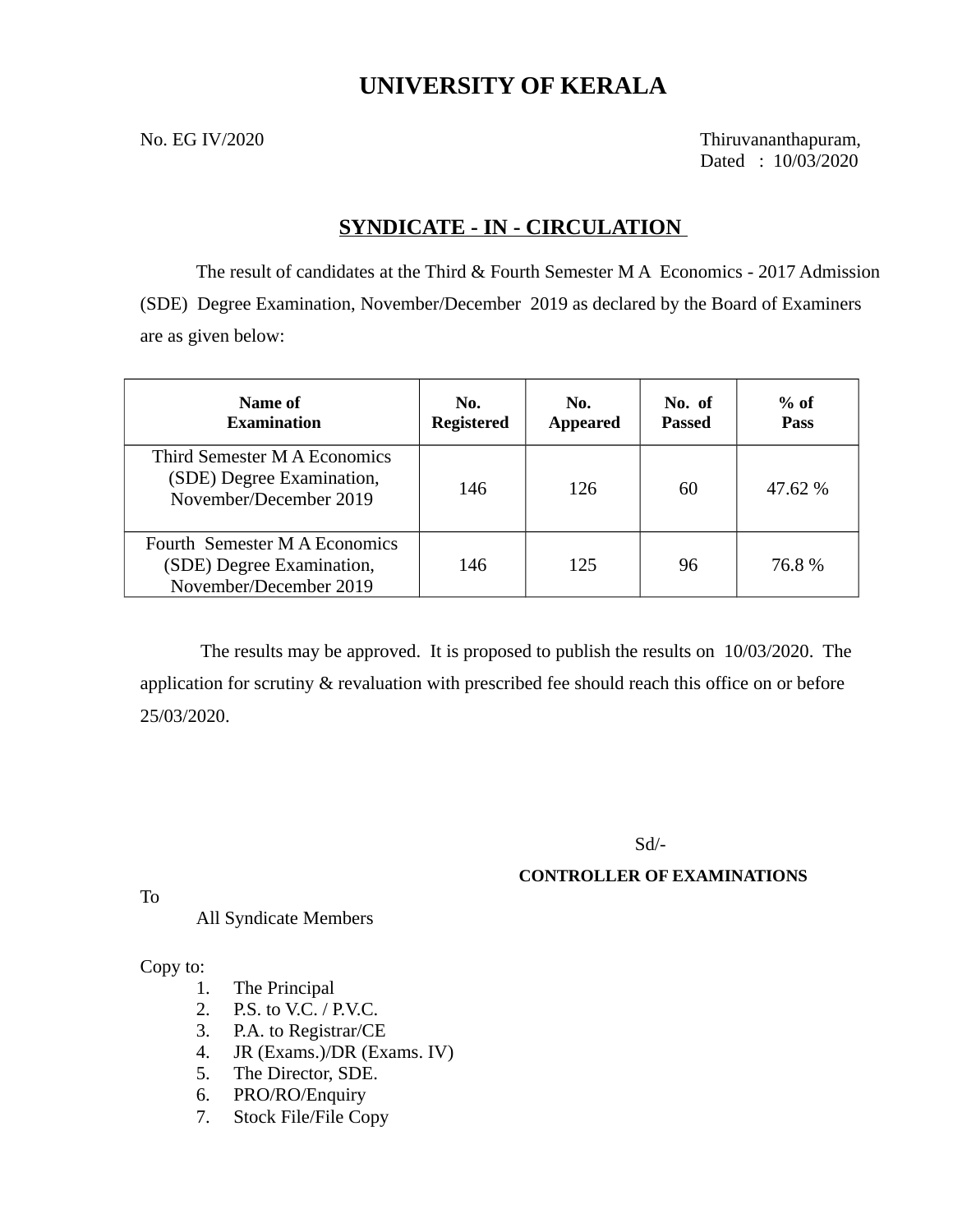#### **College Code:06**

## **M. G. College, Thiruvananthapuram**

#### **M.A.-Economics (830)**

| ALL PASS        |             |             |           |             |
|-----------------|-------------|-------------|-----------|-------------|
| 830171005       | 1009        | 1016        | 1024      | 1025        |
| 1026            | 1030        | 1031        | 1036      | 1037        |
| 1043            | 1045        | 1047        | 1049      | 1050        |
| 1058            | 1059        | 1061        | 1068      | 1070        |
| 1079            | 1080        | 1083        | 1084      | 1086        |
| 1090            | 1093        | 1094        | 1096      | 1101        |
| 1111            | 1115        | 1123        | 1125      | 1129        |
| 1132            | 1146        | 1155        | 1158      | 1162        |
| 1168            | 1179        | 1183        |           |             |
| PASSED IN PARTS |             |             |           |             |
| 830171011(4)    | 1015(4)     | 1018(4)     | 1019(3,4) | 1020(3,4)   |
| 1022(4)         | 1027(3,4)   | 1028(3,4)   | 1032(4)   | 1046(3,4)   |
| 1051(4)         | 1053(4)     | 1065(4)     | 1067(3,4) | 1069(4)     |
| 1075(4)         | 1077(1,3,4) | 1081(3,4)   | 1082(4)   | 1087(3,4)   |
| 1091(3,4)       | 1105(3,4)   | 1110(2,3,4) | 1112(3,4) | 1116(3,4)   |
| 1122(3,4)       | 1127(2,4)   | 1128(3,4)   | 1130(3)   | 1143(2,4)   |
| 1144(2,3,4)     | 1151(3)     | 1160(3,4)   | 1161(3,4) | 1163(1,3,4) |
| 1171(3,4)       | 1172(3,4)   | 1180(3,4)   | 1184(3,4) | 1192(2,3,4) |
| 1193(3,4)       | 1203(4)     | 1217(3,4)   |           |             |
|                 |             |             |           |             |

#### **College Code:29**

## **S. N. College, Kollam**

#### **M.A.-Economics (830)**

| <b>ALL PASS</b>        |           |             |           |             |
|------------------------|-----------|-------------|-----------|-------------|
| 830171006              | 1008      | 1029        | 1073      | 1074        |
| 1095                   | 1148      | 1150        | 1166      | 1170        |
| 1174                   | 1188      | 1190        | 1208      | 1210        |
| <b>PASSED IN PARTS</b> |           |             |           |             |
| 830171004(2,4)         | 1035(4)   | 1042(3,4)   | 1060(3,4) | 1064(1,3,4) |
| 1107(2,3,4)            | 1117(4)   | 1119(4)     | 1134(3,4) | 1136(1,3,4) |
| 1138(3,4)              | 1152(4)   | 1169(1,3,4) | 1173(1,4) | 1178(4)     |
| 1186(4)                | 1195(3,4) | 1198(1,4)   | 1202(4)   |             |
|                        |           |             |           |             |

**College Code:46**

## **S. D. College, Alappuzha**

#### **M.A.-Economics (830)**

ALL PASS 830171013 1181

#### PASSED IN PARTS

No Eligible Students

#### **College Code:56**

## **N. S. S. College, Pandalam**

#### **M.A.-Economics (830)**

ALL PASS No Eligible Students PASSED IN PARTS 830171165(4)

University Buildings<br>Trivandrum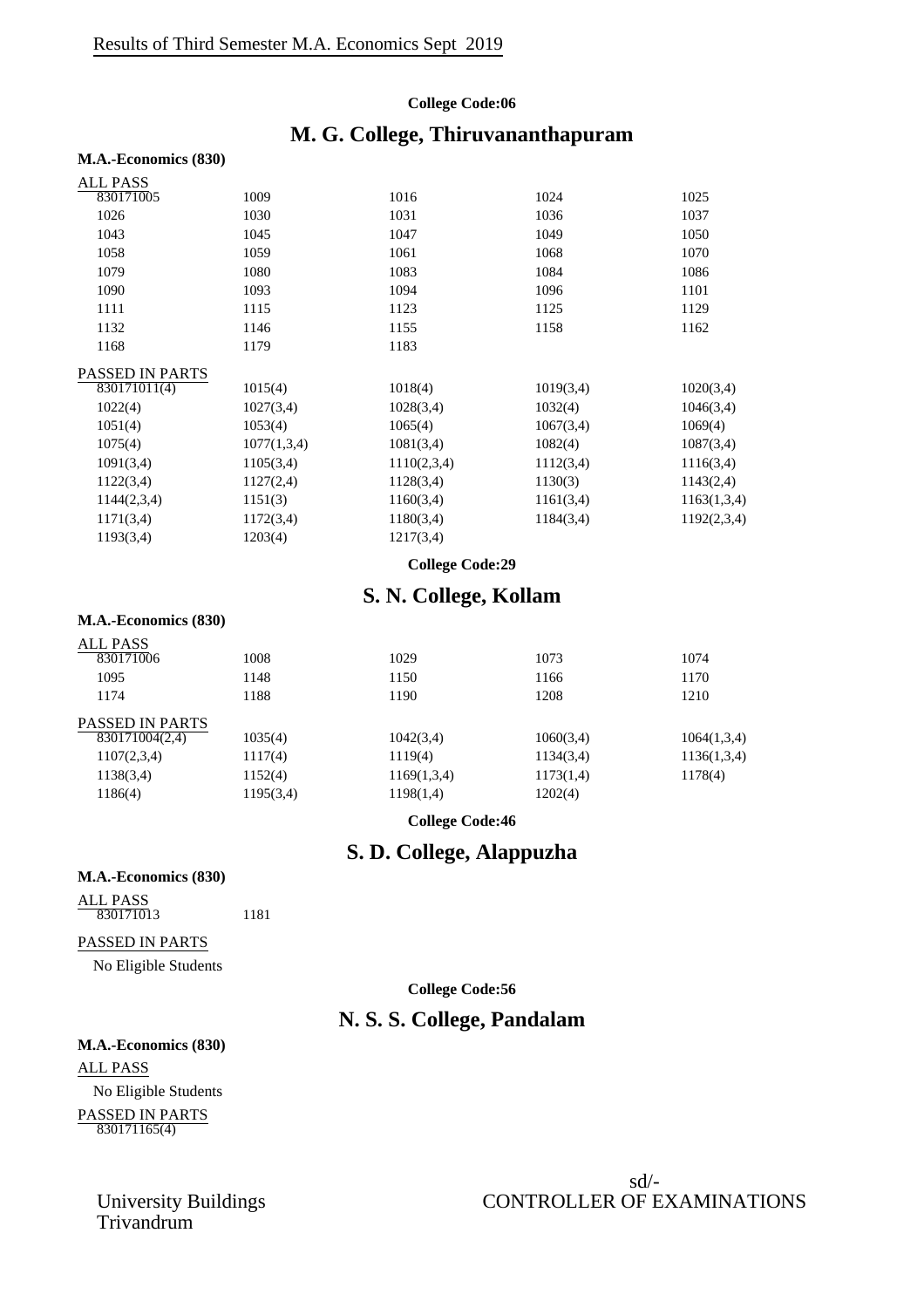### **College Code:06**

# **M. G. College, Thiruvananthapuram**

| M.A.-Economics (830) |                  |                        |                 |               |
|----------------------|------------------|------------------------|-----------------|---------------|
| <b>FIRST CLASS</b>   |                  |                        |                 |               |
| 830171016            | 1024             | 1030                   | 1031            | 1037          |
| 1043                 | 1049             | 1058                   | 1059            | 1079          |
| 1080                 | 1083             | 1084                   | 1086            | 1093          |
| 1096                 | 1123             | 1125                   | 1129            | 1132          |
| 1162                 | 1179             | 1183                   |                 |               |
| <b>SECOND CLASS</b>  |                  |                        |                 |               |
| 830171009            | 1026             | 1090                   | 1094            | 1111          |
| <b>THIRD CLASS</b>   |                  |                        |                 |               |
| No Eligible Students |                  |                        |                 |               |
| <b>SEMESTER PASS</b> |                  |                        |                 |               |
| 830171005            | 1009             | 1016                   | 1018            | 1020          |
| 1024                 | 1026             | 1027                   | 1028            | 1030          |
| 1031                 | 1036             | 1037                   | 1043            | 1045          |
| 1046                 | 1047             | 1049                   | 1050            | 1051          |
| 1058                 | 1059             | 1061                   | 1065            | 1068          |
| 1069                 | 1070             | 1077                   | 1079            | 1080          |
| 1081                 | 1082             | 1083                   | 1084            | 1086          |
| 1090                 | 1093             | 1094                   | 1096            | 1101          |
| 1105                 | 1110             | 1111                   | 1112            | 1115          |
| 1122                 | 1123             | 1125                   | 1127            | 1129          |
| 1132                 | 1144             | 1146                   | 1155            | 1162          |
| 1168                 | 1171             | 1172                   | 1179            | 1180          |
| 1183                 | 1184             | 1192                   | 1193            | 1217          |
| PASSED IN PARTS      |                  |                        |                 |               |
| 830171011(1,5,6)     | 1015(2,3,4,5,6)  | 1019(1,3,4,5,6)        | 1022(4,5,6)     | 1025(1,2,5,6) |
| 1053(5,6)            | 1067(2,4,5,6)    | 1075(1,2,4,5,6)        | 1087(2,3,4,5,6) | 1091(2,4,5,6) |
| 1116(2,4,5,6)        | 1128(4,5,6)      | 1143(2,4,5,6)          | 1151(3,4,6)     | 1158(2,4,5,6) |
| 1159(6)              | 1160(2, 4, 5, 6) | 1161(2,4,5,6)          | 1163(2,5,6)     | 1203(5,6)     |
|                      |                  | <b>College Code:29</b> |                 |               |
|                      |                  | S. N. College, Kollam  |                 |               |
| M.A.-Economics (830) |                  |                        |                 |               |
| <b>FIRST CLASS</b>   |                  |                        |                 |               |
| 830171006            | 1029             | 1095                   | 1148            | 1150          |
| 1170                 | 1208             |                        |                 |               |
| <b>SECOND CLASS</b>  |                  |                        |                 |               |
| No Eligible Students |                  |                        |                 |               |
| THIRD CLASS          |                  |                        |                 |               |
|                      |                  |                        |                 |               |
| No Eligible Students |                  |                        |                 |               |

| TVO Engloie Students |  |
|----------------------|--|
| SEMESTER PASS        |  |
| 0.00171001           |  |

| 830171004                     | 1006        | 1008    | 1029          | 1042          |
|-------------------------------|-------------|---------|---------------|---------------|
| 1060                          | 1064        | 1073    | 1074          | 1095          |
| 1117                          | 1119        | 1134    | 1136          | 1148          |
| 1150                          | 1166        | 1169    | 1170          | 1174          |
| 1178                          | 1188        | 1190    | 1195          | 1198          |
| 1202                          | 1208        | 1210    |               |               |
| PASSED IN PARTS               |             |         |               |               |
| $\overline{830171007(4,5,6)}$ | 1035(2,4)   | 1041(6) | 1107(2,4,5,6) | 1138(2,4,5,6) |
| 1152(4,5,6)                   | 1173(2,5,6) | 1186(6) |               |               |
|                               |             |         |               |               |

**College Code:46**